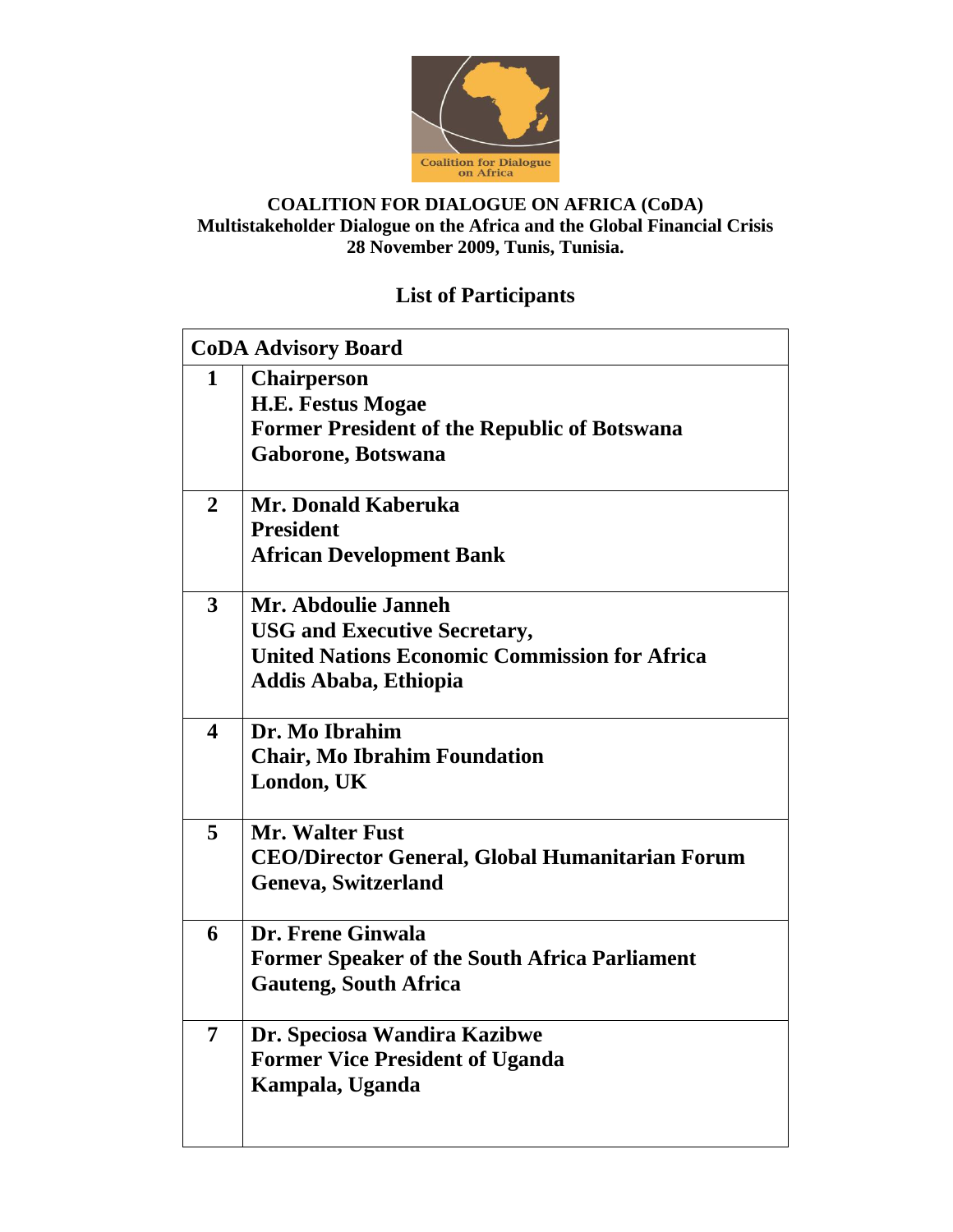

| 8  | The Right Honourable Paul Martin, M.P.                     |
|----|------------------------------------------------------------|
|    | <b>Montreal, Canada</b>                                    |
|    |                                                            |
|    | <b>Dialogue Forum Participants</b>                         |
| 9  | <b>Prof. Abdoulaye Bathily</b>                             |
|    | <b>CoDA Convener</b>                                       |
|    | Dakar, Senegal                                             |
|    |                                                            |
| 10 | Ms. Lalla Ben Barka                                        |
|    | <b>Deputy Executive Secretary,</b>                         |
|    | <b>United Nations Economic Commission for Africa</b>       |
|    | Addis Ababa, Ethiopia                                      |
| 11 | <b>Amb. John Shinkaiye</b>                                 |
|    | <b>Chief of Staff,</b>                                     |
|    | <b>Bureau of the Chairperson</b>                           |
|    | <b>African Union Commission (AUC)</b>                      |
|    | <b>Addis Ababa, Ethiopia</b>                               |
|    |                                                            |
| 12 | <b>Hon. Ben Turok MP</b>                                   |
|    | <b>Chairperson of the NEPAD Contact Group of African</b>   |
|    | <b>Parliamentarians</b>                                    |
|    | <b>Member of the South African National Assembly</b>       |
|    | portfolio Committees of Trade and Industry and             |
|    | <b>Foreign Affairs specializing in African development</b> |
|    | economics and politics.                                    |
|    |                                                            |
| 13 | <b>Ambassador Kirsti Aarnio</b>                            |
|    | <b>Ministry of Foreign Affairs</b>                         |
|    | Helsinki, Finland                                          |
|    |                                                            |
| 14 | Zemedeneh Negatu,                                          |
|    | <b>Managing Partner,</b>                                   |
|    | Earnest & Young, Ethiopia                                  |
|    | Addis Ababa, Ethiopia                                      |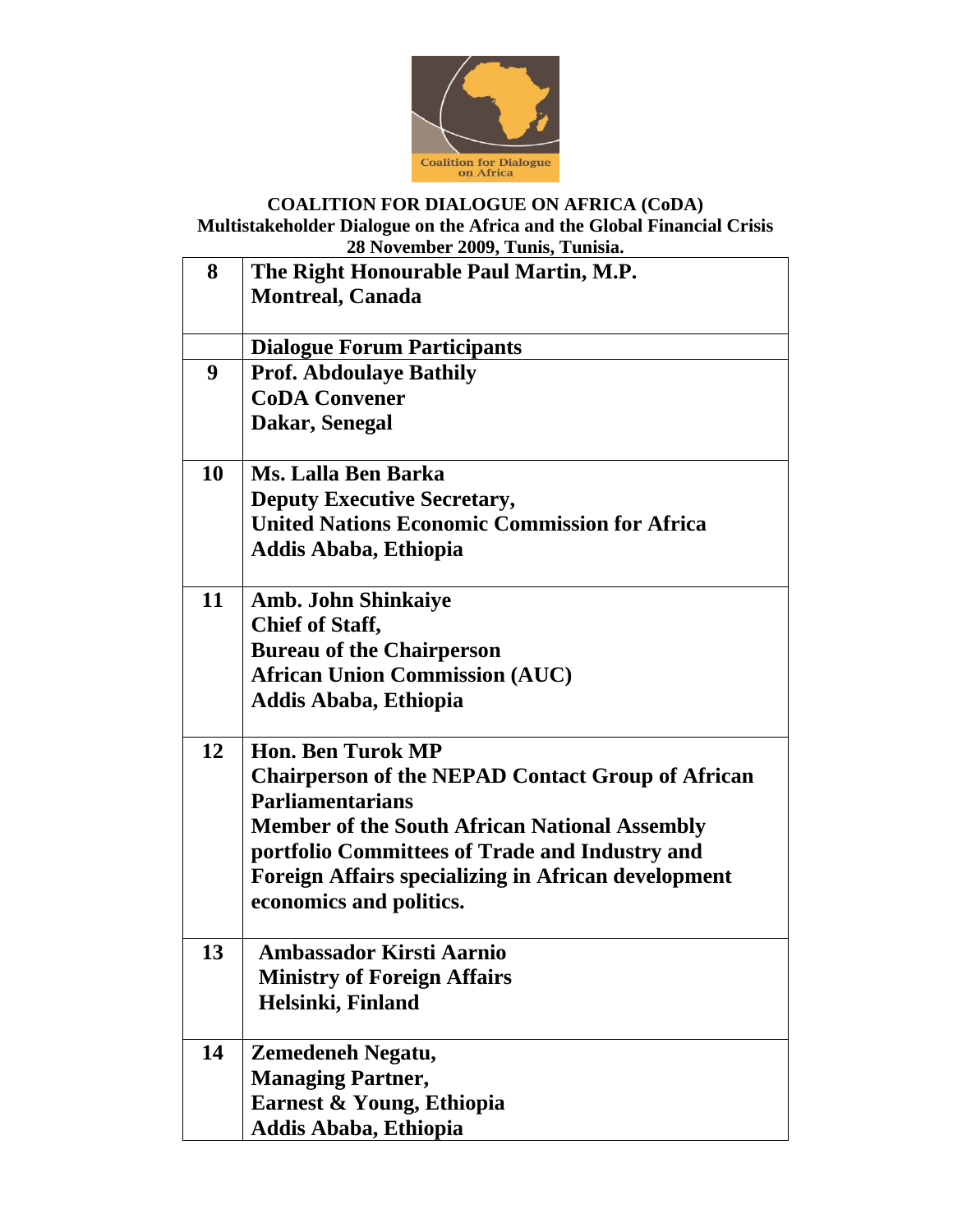

# **COALITION FOR DIALOGUE ON AFRICA (CoDA)**

**Multistakeholder Dialogue on the Africa and the Global Financial Crisis 28 November 2009, Tunis, Tunisia.**

| 15 | <b>Mr. Paulo Gomes</b>                               |
|----|------------------------------------------------------|
|    | <b>Chairperson, Constelor</b>                        |
|    | <b>Washington D.C., USA</b>                          |
|    |                                                      |
| 16 | <b>Mr. Yves Ekoue Amaizo</b>                         |
|    | <b>Director, Afrology</b>                            |
|    | Vienna, Austria                                      |
| 17 | <b>Charles Abougre</b>                               |
|    | <b>Development Economist</b>                         |
|    | Nairobi, Kenya                                       |
|    |                                                      |
| 18 | Mr. Yusif Suliman                                    |
|    | Addis Ababa, Ethiopia                                |
| 19 | <b>Mr. Sanou Mbaye</b>                               |
|    | <b>London, United Kingdom</b>                        |
|    |                                                      |
| 20 | Mr. Mahamudu Bawumia                                 |
|    | Accra, Ghana                                         |
| 21 | Prof. Oyetuji. S. Akande                             |
|    | Director, Nigerian Institute for Social and Economic |
|    | <b>Research (NISER)</b>                              |
|    | OIbadan, Nigeria                                     |
|    |                                                      |
| 22 | Prof. Adebayo Olukoshi                               |
|    | Director, African Institute for Economic and         |
|    | <b>Development Planning (IDEP)</b>                   |
|    | Dakar, Senegal                                       |
| 23 | <b>Amb. Fayala Sadok</b>                             |
|    | Tunis, Tunisia                                       |
|    |                                                      |
|    |                                                      |
|    |                                                      |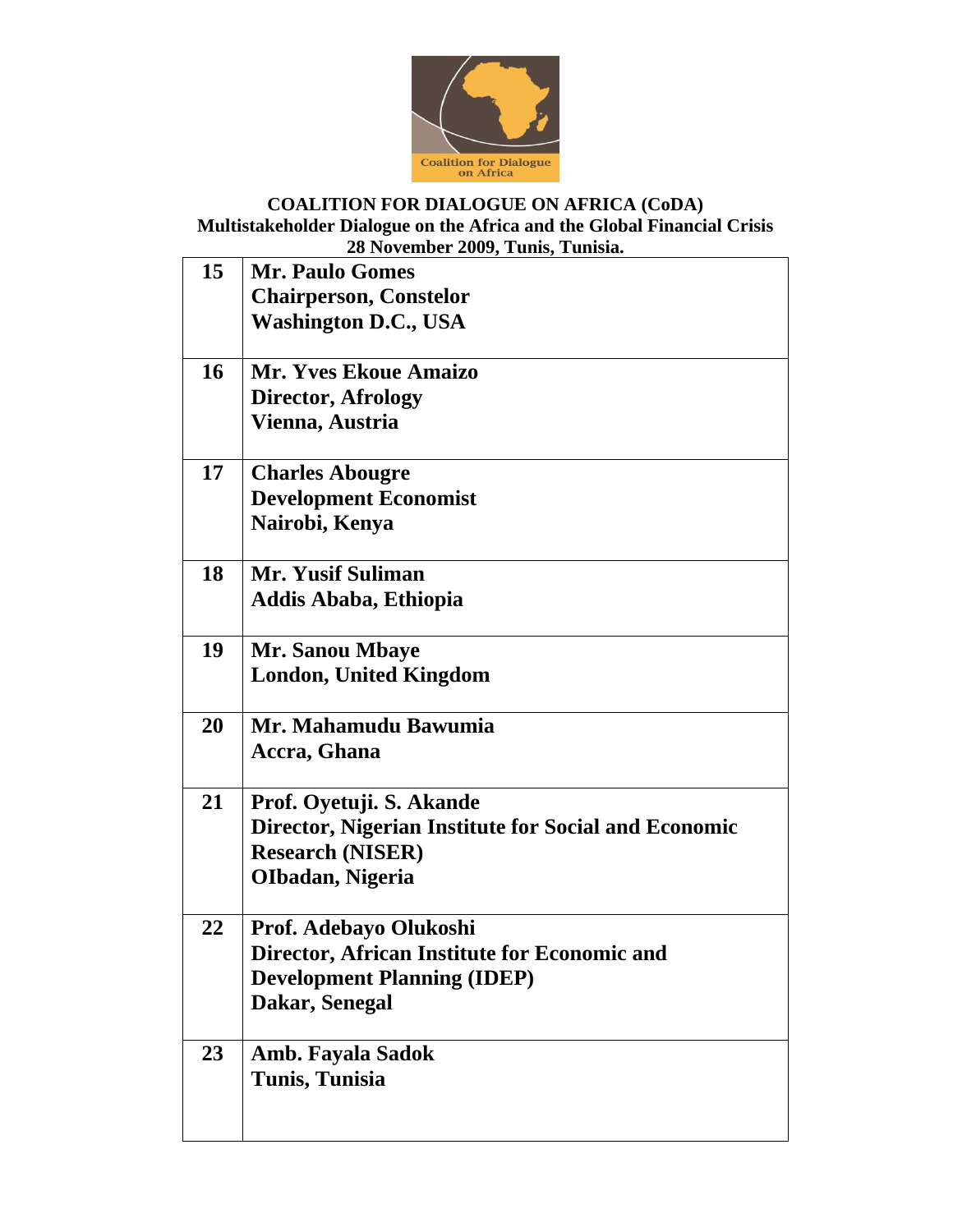

|    | 20 I to reflixer 2002, Tunis, Tunisia.                |
|----|-------------------------------------------------------|
| 24 | Dr. Konyin Ajayi                                      |
|    | <b>Managing Partner, Olaniwun Ajayi LP</b>            |
|    | Lagos, Nigeria                                        |
|    |                                                       |
| 25 | <b>Ms. Aileen Marshall</b>                            |
|    | <b>Special Advisor, World Bank</b>                    |
|    | <b>Washington D.C., USA</b>                           |
| 26 | <b>Emira Woods</b>                                    |
|    | <b>Co-Director Foreign Policy In Focus</b>            |
|    | The Institute for Policy Studies,                     |
|    | <b>Washington D.C., USA</b>                           |
|    |                                                       |
| 27 | <b>Ms. Joyce Mulama</b>                               |
|    | <b>World Vision Africa</b>                            |
|    | Nairobi, Kenya                                        |
| 28 | <b>Prof. Fantu Cheru</b>                              |
|    | <b>Research Director, The Nordic Africa Institute</b> |
|    | <b>Uppsala, Sweden</b>                                |
|    |                                                       |
| 29 | <b>Mr. Alioune Sall</b>                               |
|    | <b>Executive Director,</b>                            |
|    | <b>African Futures Institute</b>                      |
|    | Pretoria, South Africa                                |
| 30 | Dr. Ken Ife                                           |
|    | <b>Consultant to African Business Roundtable</b>      |
|    | <b>Policy Advisor to the President</b>                |
|    |                                                       |
|    |                                                       |
| 31 | <b>Ms. Rosalie Diop</b>                               |
|    | <b>Consultante en micro finance et MCPME</b>          |
|    | Dakar, Senegal                                        |
|    |                                                       |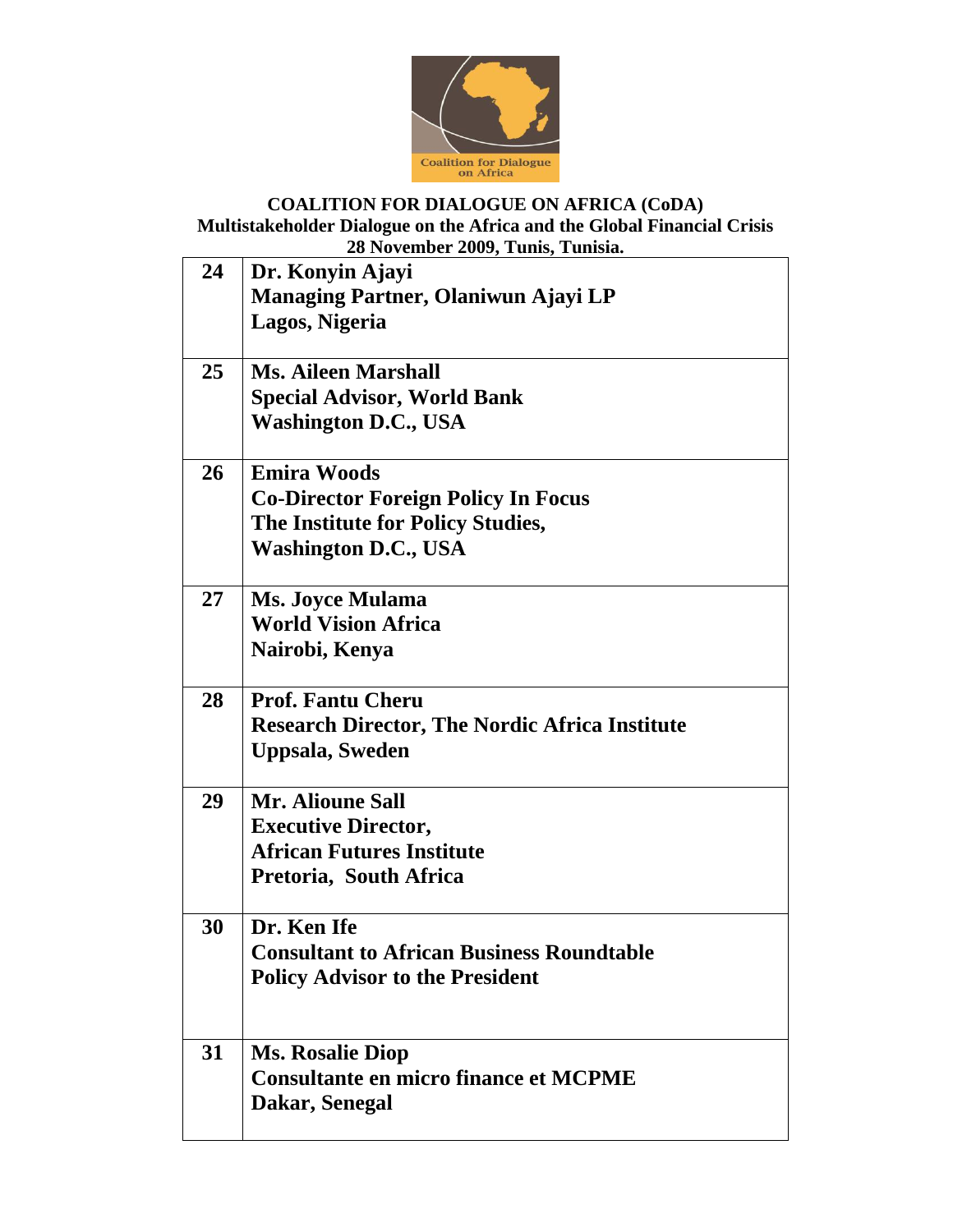

## **COALITION FOR DIALOGUE ON AFRICA (CoDA) Multistakeholder Dialogue on the Africa and the Global Financial Crisis**

**28 November 2009, Tunis, Tunisia. 32 Mr. Anver Versi Editor, African Business magazine Enfield, United Kingdom 33 Mr. Jabulani Sikhakhane Financial Journalist Johannesburg, South Africa 34 Mr. Tayo Fagbule News Analyst Business Day Lagos, Nigeria 35 Mr. John Small CEO, The Eastern Africa Association London, United Kingdom 36 Mr. Chiekh Sadibou Mane Reporter, d'images TV5/WAPI Dakar, Senegal 37 Abdou Aziz Diedhiou Journalist TV5/WAPI Dakar, Senegal 38 Ms. Anne Dissez Journaliste, Risques internationaux et Africa numéro 1 Paris, France 39 Ms. Esther Kimani The Society for International Development (SID) 40 Ms. Mélanie Matarese Algiers, Algeria**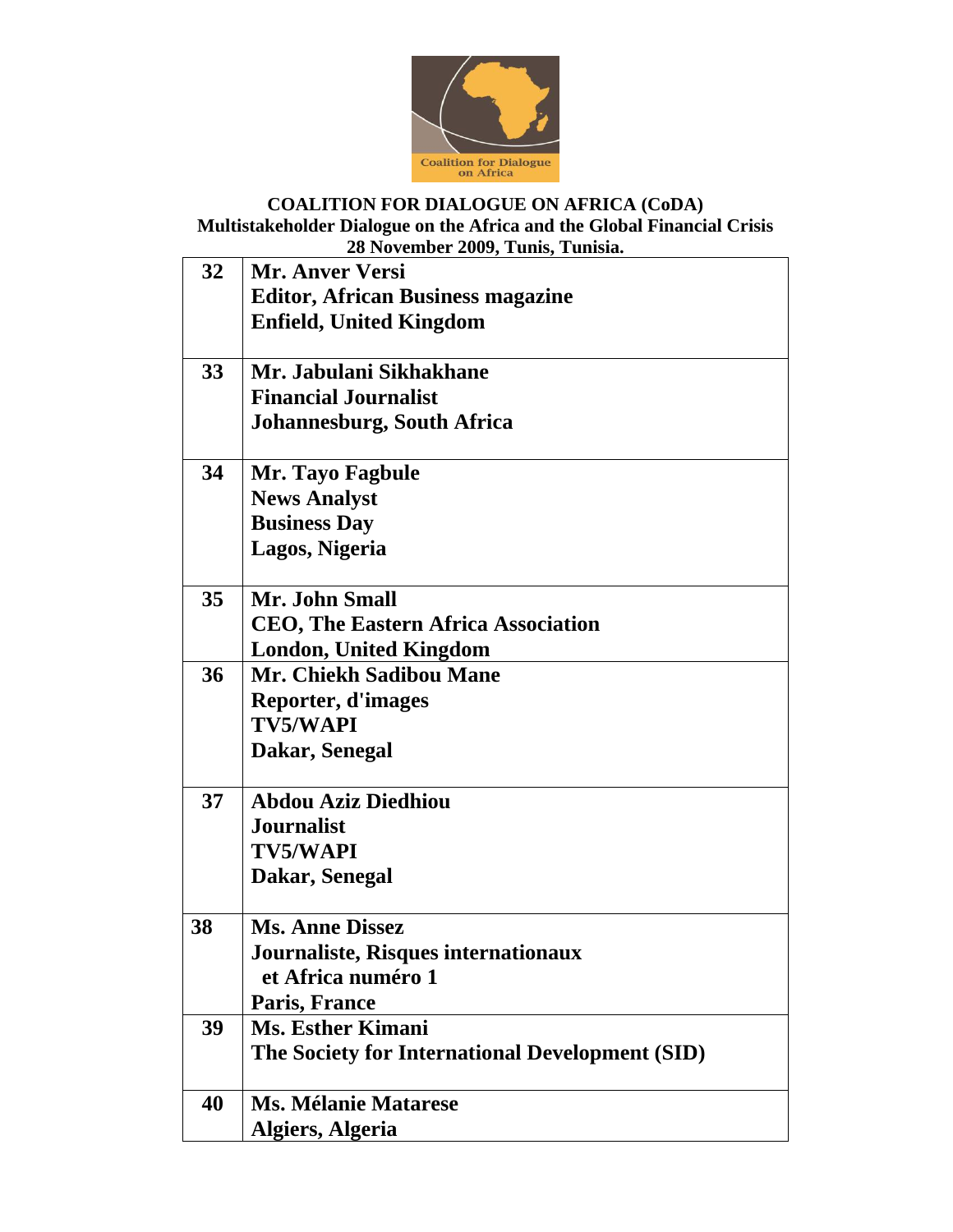

# **COALITION FOR DIALOGUE ON AFRICA (CoDA)**

### **Multistakeholder Dialogue on the Africa and the Global Financial Crisis 28 November 2009, Tunis, Tunisia.**

| 41 | <b>Ms. Hadeel Ibrahim</b>                |
|----|------------------------------------------|
|    | <b>Executive director</b>                |
|    | <b>Mo Ibrahim Foundation</b>             |
| 42 | Mr. Anthony Ademola TAYLOR               |
|    | <b>Programme Management Officer</b>      |
|    | <b>Office of the Executive Secretary</b> |
|    | <b>UNECA</b>                             |
|    | <b>Addis Ababa, Ethiopia</b>             |
|    |                                          |
| 43 | Mr. J. Max Bankole Jarrett               |
|    | Coordinator                              |
|    | <b>CoDA</b> Secretariat                  |
|    | <b>Addis Ababa, Ethiopia</b>             |
|    |                                          |
|    | <b>African Development Bank Group</b>    |
| 44 | <b>Hassan Ali Khedr</b>                  |
|    | <b>Executive Director</b>                |
|    | <b>African Development Bank</b>          |
|    |                                          |
| 45 | Mimi Alemayehou                          |
|    | <b>Executive Director</b>                |
|    | <b>African Development Bank</b>          |
| 46 | <b>Abdelhak Benallegue</b>               |
|    | <b>Executive Director</b>                |
|    | <b>African Development Bank</b>          |
| 47 | <b>Ian Bonongwe</b>                      |
|    | <b>Executive Director</b>                |
|    | <b>African Development Bank</b>          |
|    |                                          |
| 48 | <b>Andrew Byumbe</b>                     |
|    | <b>Executive Director</b>                |
|    | <b>African Development Bank</b>          |
|    |                                          |
|    |                                          |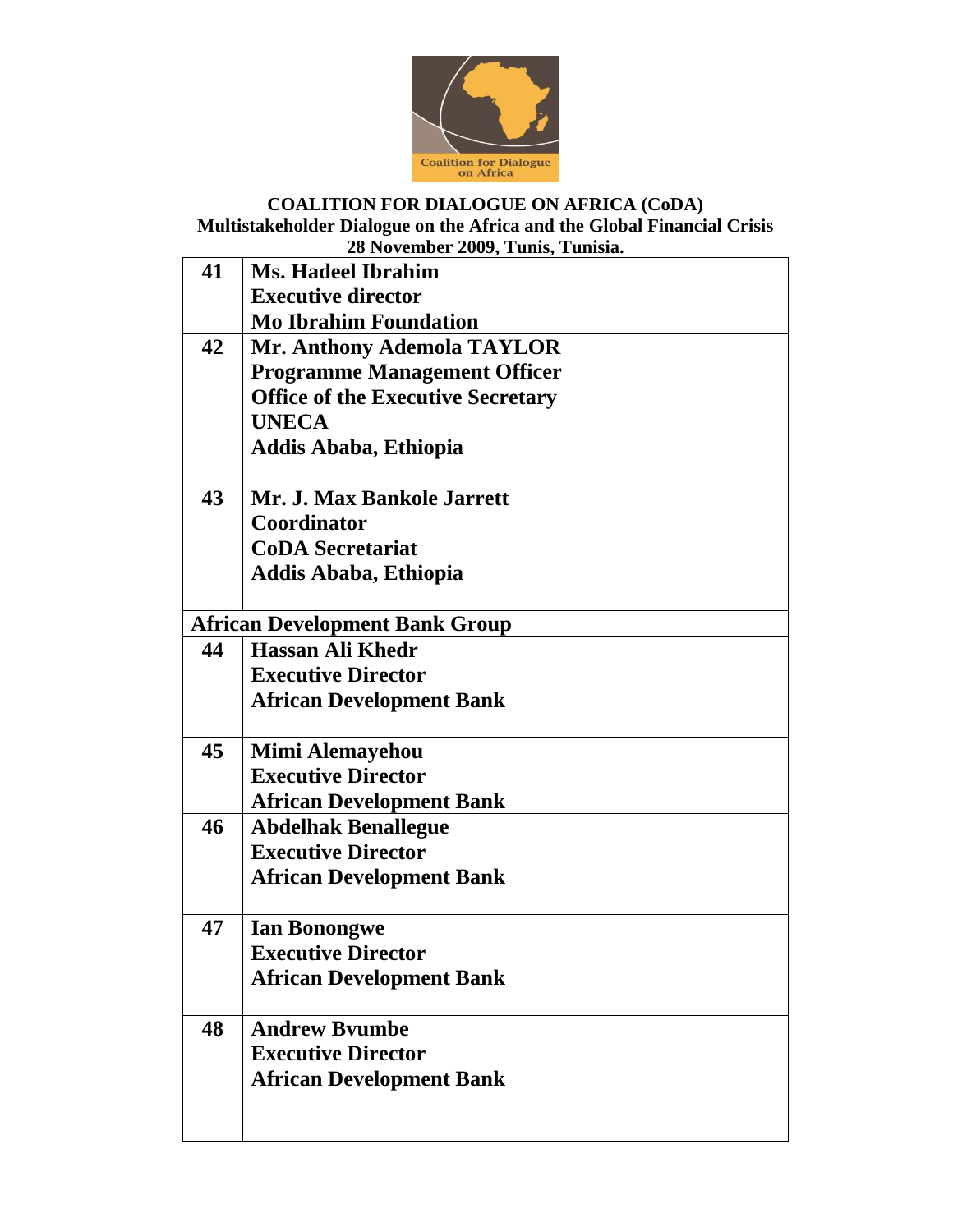

| 49 | <b>Emmanuel Carrere</b>            |
|----|------------------------------------|
|    | <b>Executive Director</b>          |
|    | <b>African Development Bank</b>    |
| 50 | <b>Abdul-Magid Gadad</b>           |
|    | <b>Executive Director</b>          |
|    |                                    |
|    | <b>African Development Bank</b>    |
| 51 | <b>Christoph Kohlmeyer</b>         |
|    | <b>Executive Director</b>          |
|    | <b>African Development Bank</b>    |
| 52 | <b>Laurent Guye</b>                |
|    | <b>Executive Director</b>          |
|    | <b>African Development Bank</b>    |
| 53 | <b>Frederic Assomption Korsaga</b> |
|    | <b>Executive Director</b>          |
|    | <b>African Development Bank</b>    |
|    |                                    |
| 54 | <b>Mohamed Mahroug</b>             |
|    | <b>Executive Director</b>          |
|    | <b>African Development Bank</b>    |
| 55 | <b>Montador Bruce</b>              |
|    | <b>Executive Director</b>          |
|    | <b>African Development Bank</b>    |
| 56 | <b>Shehu Yahaya</b>                |
|    | <b>Executive Director</b>          |
|    | <b>African Development Bank</b>    |
| 57 | <b>Tchetche Nguessan</b>           |
|    | <b>Executive Director</b>          |
|    | <b>African Development Bank</b>    |
|    |                                    |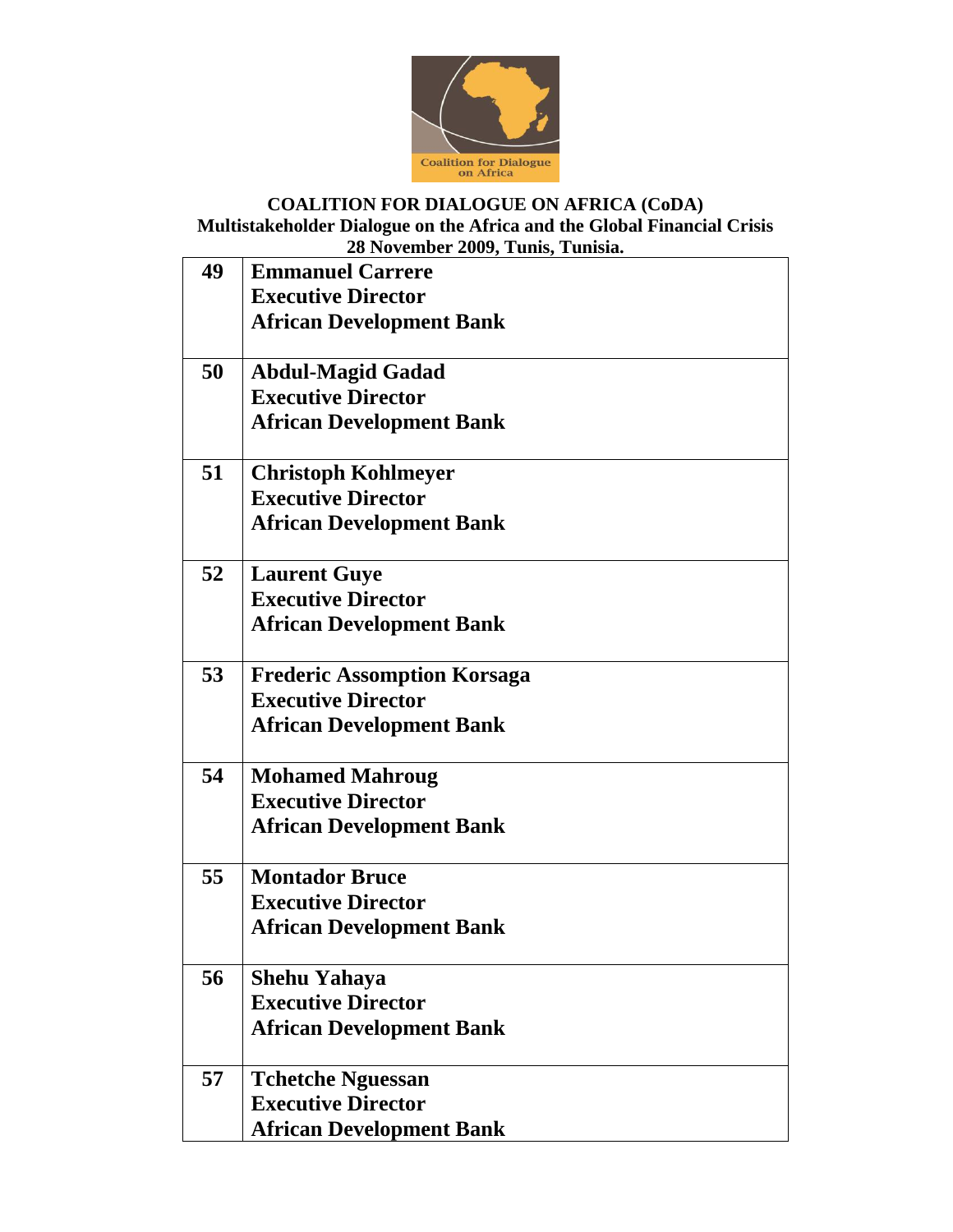

### **COALITION FOR DIALOGUE ON AFRICA (CoDA) Multistakeholder Dialogue on the Africa and the Global Financial Crisis**

**28 November 2009, Tunis, Tunisia.**

| 58 | <b>Peter Andrew Sinon</b>       |
|----|---------------------------------|
|    | <b>Executive Director</b>       |
|    | <b>African Development Bank</b> |
| 59 | <b>Francis Karpeh</b>           |
|    | <b>Executive Director</b>       |
|    | <b>African Development Bank</b> |
| 60 | <b>Tetsuya Utamuru</b>          |
|    | <b>Executive Director</b>       |
|    | <b>African Development Bank</b> |
|    |                                 |
| 61 | <b>Serge Blaise Zoniaba</b>     |
|    | <b>Executive Director</b>       |
|    | <b>African Development Bank</b> |
| 62 | Nkosana Moyo                    |
|    | <b>Vice President &amp; COO</b> |
|    | <b>African Development Bank</b> |
| 63 | <b>Thierry de Longemar</b>      |
|    | <b>Vice President</b>           |
|    |                                 |
| 64 | <b>Bobby Pittman</b>            |
|    | <b>Vice President</b>           |
|    | <b>African Development Bank</b> |
|    |                                 |
| 65 | <b>Aloysius Uche Ordu</b>       |
|    | <b>Vice President</b>           |
|    | <b>African Development Bank</b> |
| 66 | <b>Kamak Elkheshen</b>          |
|    | <b>Vice President</b>           |
|    | <b>African Development Bank</b> |
| 67 | Kordje Bedoumra                 |
|    | <b>Vice President</b>           |
|    | <b>African Development Bank</b> |